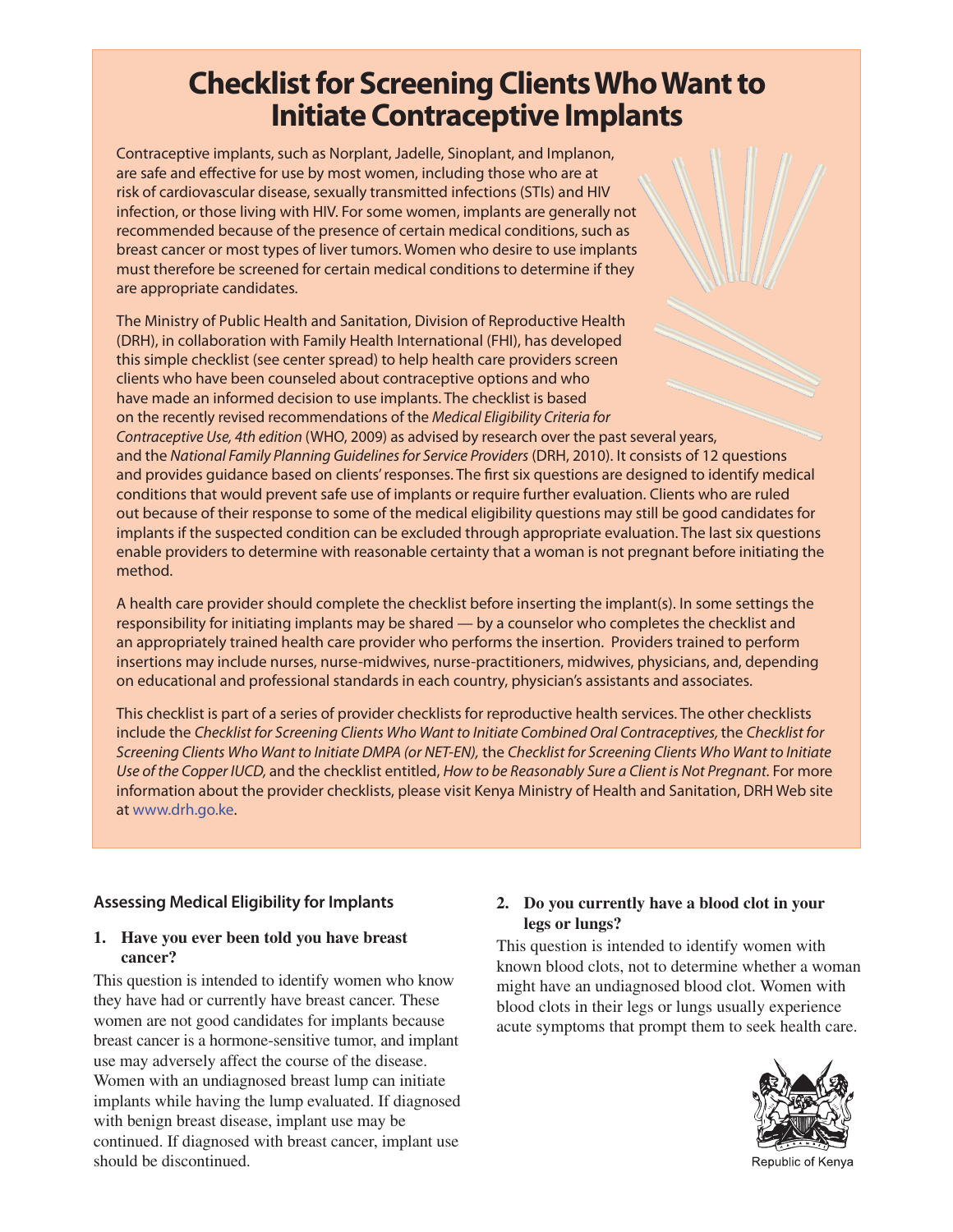For this reason, they would likely be aware of the condition and would answer "yes." Because implant use may make these conditions worse, answering "yes" to the question means that the woman is not a good candidate for contraceptive implants. However, women on established anticoagulant therapy generally can use implants.

#### **3. Do you have a serious liver disease or jaundice (yellow skin or eyes)?**

This question is intended to identify women who know that they currently have a serious liver disease such as severe cirrhosis; malignant liver tumors; or benign liver tumors, with the exception of focal nodular hyperplasia (a tumor that consists of scar tissue and normal liver cells). Women with these conditions should not use implants, because the hormones used in implants are processed by the liver and may further compromise liver function. Women with other liver problems, such as acute or chronic hepatitis, can use implants safely.

#### **4. Have you ever been told that you have a rheumatic disease, such as lupus?**

This question is intended to identify women who have been diagnosed with systemic lupus disease. Women who have systemic lupus disease and who are not on immunosuppressive treatment should not use implants, due to concerns about a possible increased risk of thrombosis.

### **5. Do you have bleeding between menstrual periods, which is unusual for you, or bleeding after intercourse (sex)?**

This question is intended to identify women who may have an underlying pathological condition. While these conditions are not directly affected by implants, changes in bleeding patterns which are common among implant users, could make such conditions harder to diagnose. Unusual, unexplained bleeding changes may indicate infection or cancer that should be evaluated

without delay or treated by a higher-level health care provider. Implant use should be postponed until the condition can be evaluated. In contrast, women for whom heavy, prolonged, or irregular bleeding constitutes their usual bleeding pattern may initiate and use implants safely.

#### **6. Are you currently breastfeeding a baby less than six weeks old?**

This question is included because of the theoretical concern that hormones in breast milk may have an adverse effect on a newborn during the first six weeks after birth. A breastfeeding woman can begin implant use six weeks after her baby is born.

#### **Determining Current Pregnancy**

**Questions 7–12** are intended to help a provider determine, with reasonable certainty, whether a client is not pregnant. If a client answers "yes" to any of these questions and has no signs or symptoms of pregnancy, it is highly likely that she is not pregnant. The client can have implants inserted now.

If the client is within 7 days of the start of her menstrual bleeding (5 days for Implanon), she can start the method immediately. No back-up method is needed.

If it has been more than 7 days since her first day of bleeding (more than 5 days for Implanon), she can start the method immediately, but must use a back-up method (i.e., using a condom or abstaining from sex) for 7 days to ensure adequate time for the implants to become effective.

If you cannot determine with reasonable certainty that the woman is not pregnant (using the checklist), and if you do not have access to a pregnancy test, then she needs to wait until her next menstrual period begins before having implants inserted. She should be given condoms to use in the meantime.